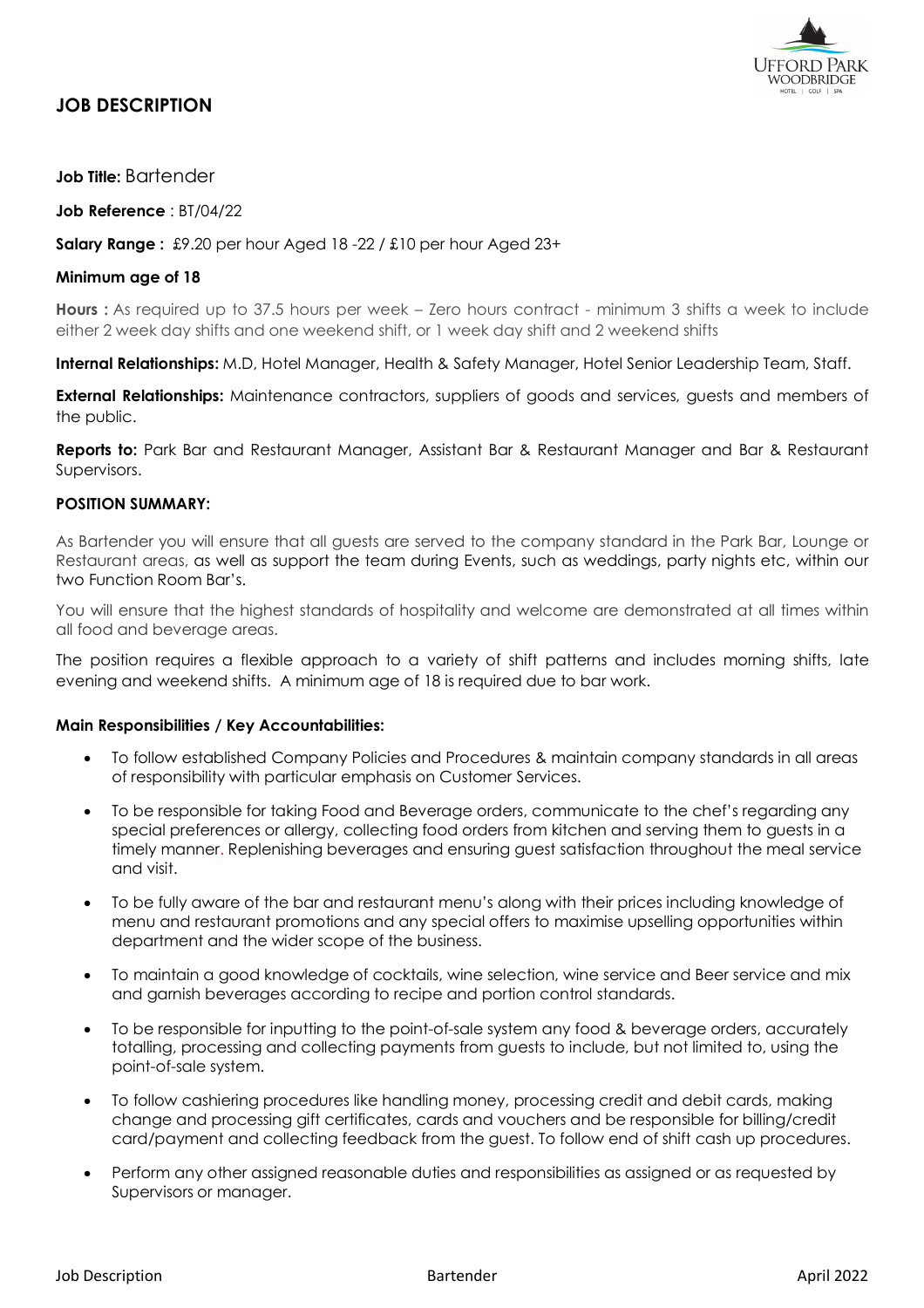

- To ensure that all statutory elements of health and safety are adhered to and maintain the premises in a safe and healthy condition and to a high standard.
- To maintain the safe storage and control of any potentially harmful materials and chemicals used within the department and ensure that such materials are appropriately marked and signposted.
- To adhere to all aspects of the departments risk management, including ensuring all necessary risk assessments are completed and the necessary checks are in place to meet all audit requirements.
- To adhere to the safe and efficient operating procedures of all department equipment and to report any deficiencies.
- To be aware of and adhere to applicable hotel rules, regulations, legislation and procedures, national legislation (Health and Safety, COSHH, Data Protection).
- To maintain confidentiality of information acquired in the course of undertaking duties for the hotel.
- To be responsible for your own continuing self-development, attending training as required and appropriate.
- To undertake other duties appropriate to the post as required.

## **Planning and Organisation:**

- To be responsible for stocking and maintaining the bar with all the required supplies and inventory (e.g. beer, wine, spirits, paper products, straws, stirrers, condiments, glassware, ice cubes etc.) within the postholders' sphere of responsibility.
- To ensure all equipment is returned to proper locations, turning off lights, locking doors and completing bar closing checklist.
- Assist in carrying out scheduled inventories of products and operating equipment.
- To ensure tables are cleared at the end of service and prepare for service by polishing cutlery, glassware and crockery etc.
- Complete closing duties, including storing all reusable goods, breaking down goods, cleaning all equipment and areas.

## **Decision Making and Use of Judgement:**

- To ensure that the bar is fully stocked, clean and tidy at all times.
- To establish a rapport with guests to build loyal and satisfied customers and advise Management/Supervisor of any guest complaints promptly.
- To determine whether individuals have proper identification and serve alcoholic beverages to guests in accordance with statutory and company laws and regulations.

## **Essential Internal and External Relationships:**

- Welcome and acknowledge all guests according to company standards in a timely, friendly and efficient manner. Respond to and take responsibility for guest requests and follow up any incidences.
- Speak with others using clear and professional language, and answer telephones using appropriate etiquette.
- To attend department meetings and line manager meetings as directed.
- To maintain a good relationship between the Bar & Restaurant, C&B, Kitchen, housekeeping & Front of the House demonstrating a friendly, helpful positive attitude towards all co-workers.